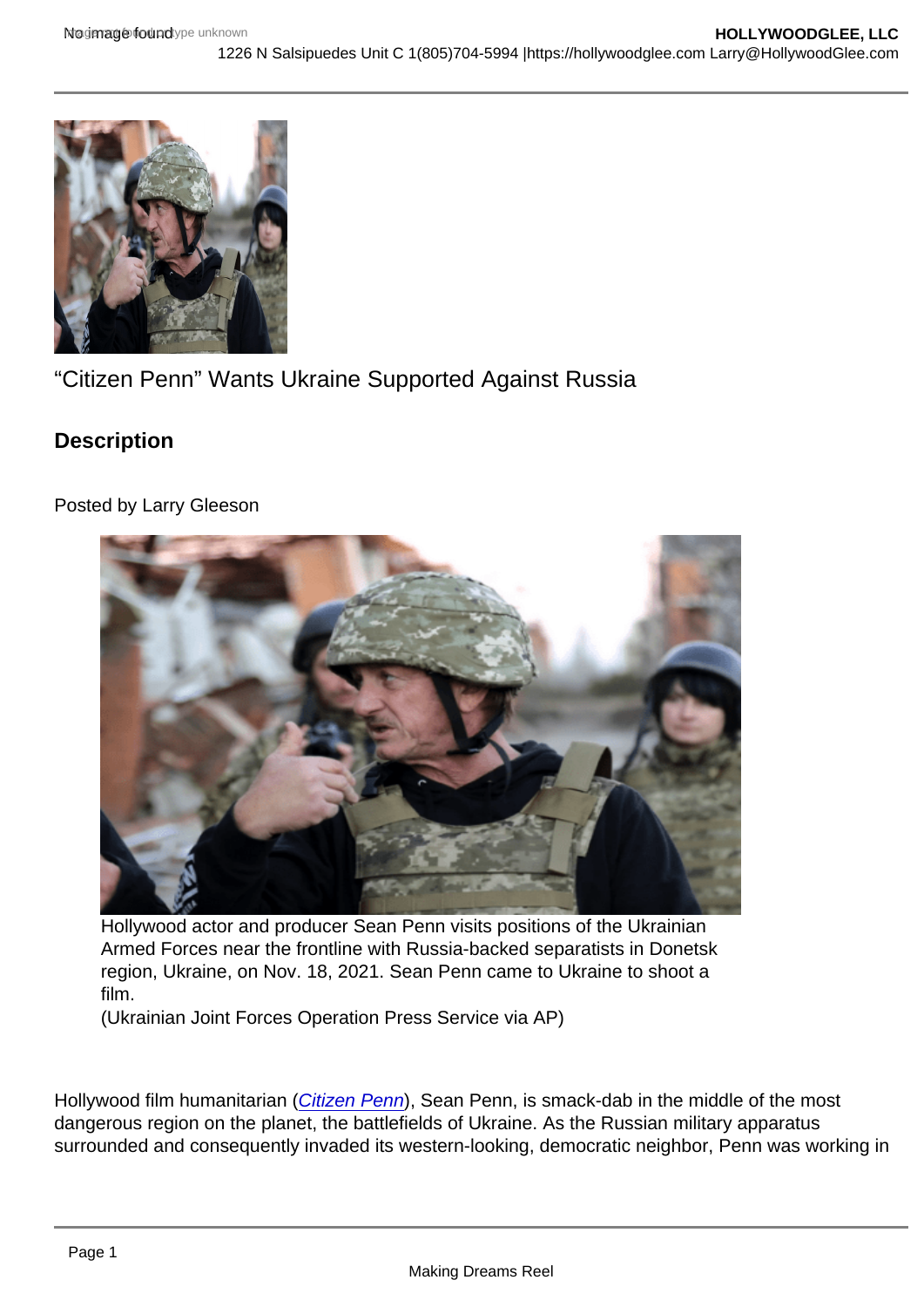Ukraine on a documentary exploring "the consequences of Russian agression" for Vice Studios when hostilities were happening.

In a publicly issued statement, Penn declared,

Sean Penn is visiting Ukraine for a new documentary for Vice Studios on the consequences of Russian aggression. (Photo @AP)

"Already a brutal mistake of lives taken and hearts broken, and If he doesn't relent, I believe Mr. Putin will have made a most horrible mistake for all of humankind…President Zelensky and the Ukrainian people have risen as historic symbols of courage and principle. Ukraine is the tip of the spear for the democratic embrace of dreams. If we allow it to fight alone, our soul as America is lost."

Often characterized and stereotyped by early-career exploits of consistently making news headlines for punching cameramen, his political viewpoints, and marrying the world's most recognizable pop star of the time, Madonna, Penn has diligently changed his image through extensive efforts to aid assistance to his fellow 'man' in war-torn, disaster laden, disaffected countries beginning in 2002 with the war in Iraq, adding a herculean Haitian earthquake response effort, and more recently expanding the availability COVID-19 vaccines to 1.3 million disadvantaged and low-income Los Angeleans through his CORE (Community Organized Relief Effort). CORE emanated from Penn and international aid worker, Ann Lee's experiences in their Haitian relief and recovery efforts.

In today's LATimes article, "Actor Sean Penn wants U.S. to help rescue Ukraine from Russian invasion," journalist Meg James expounds upon Penn's efforts to reach out to Ukraine. Ukrainian citizens and Ukrainian President Volodymyr Zelensky lament the feelings of isolation as they fight for their freedom and the survival of their beloved Ukraine.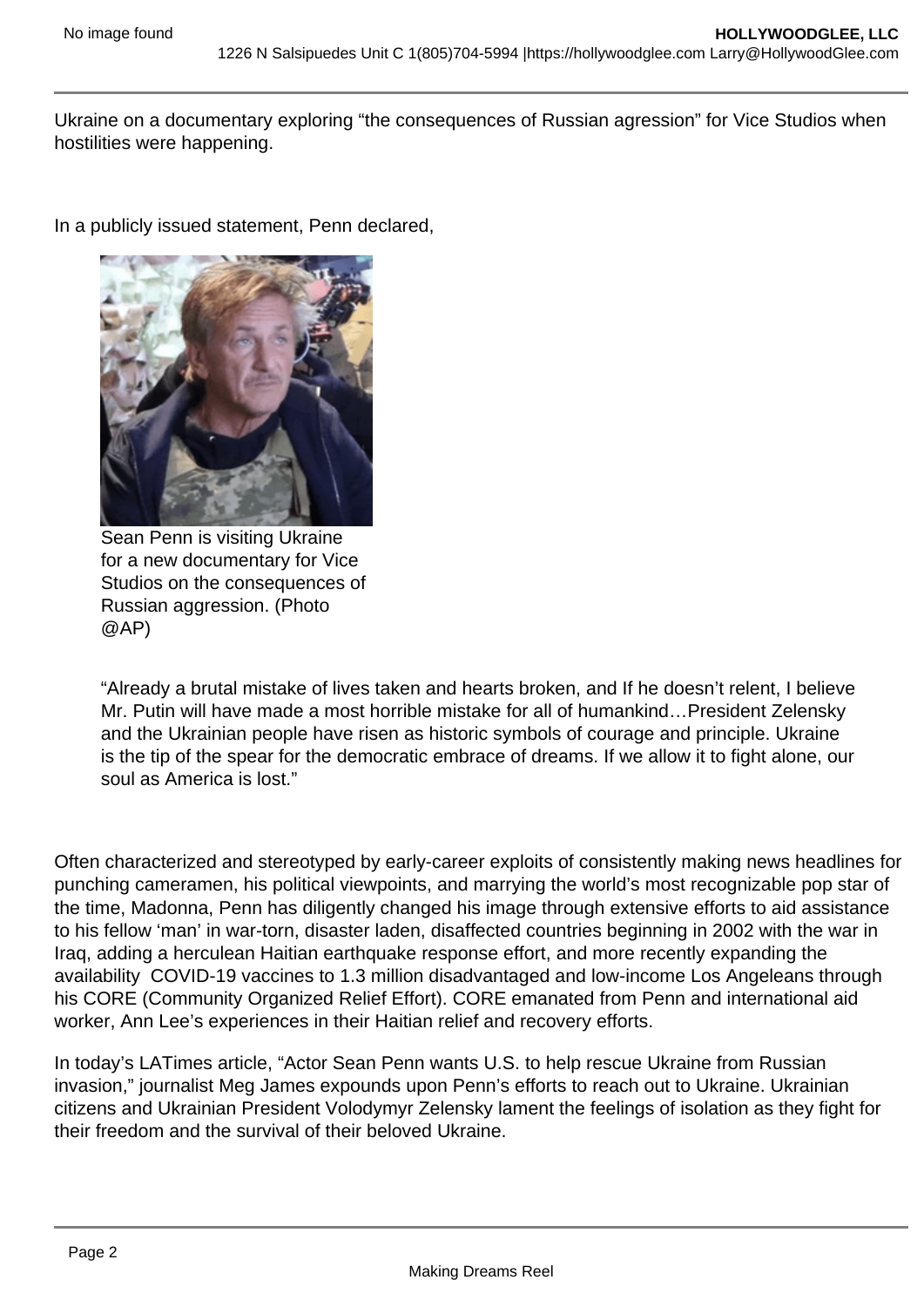"America isn't here. The European Union isn't here," a 24-year-old hotel employee in Kharkiv, Ukraine, named Alexander (he declined to give his last name)…So we're fighting on our own." Zelensky communicated that Ukraine needed more people like Penn and the true friends who support Ukraine's struggle to maintain its freedom in the face of the Russian onslaught via a Facebook post, "Sean Penn demonstrates the courage that many others, including Western politicians, lack.

This afternoon, the German government announced a shipment of 1,000 anti-tank weapons and 500 Stinger surface-to-air missiles to Ukraine "as quickly as possible."

German Chancellor Olaf Scholz said in a statement. "In this situation, it is our duty to help Ukraine, to the best of our ability, to defend itself against Vladimir Putin's invading army."

As reported in The Wrap, a recent petition by the Ukrainian government has called for producers, exhibitors, and world film festivals from screening and distributing Russian Federation cultural cinema and its distorted propaganda messaging. Russia has a long and storied cinema tradition of using the apparatus to further the ambitions of the federation. In recent years, several Russian films made their appearance at top world festivals.

**Category** 

1. Film Festival

Tags

- 1. Citizen Penn
- 2. LA Times